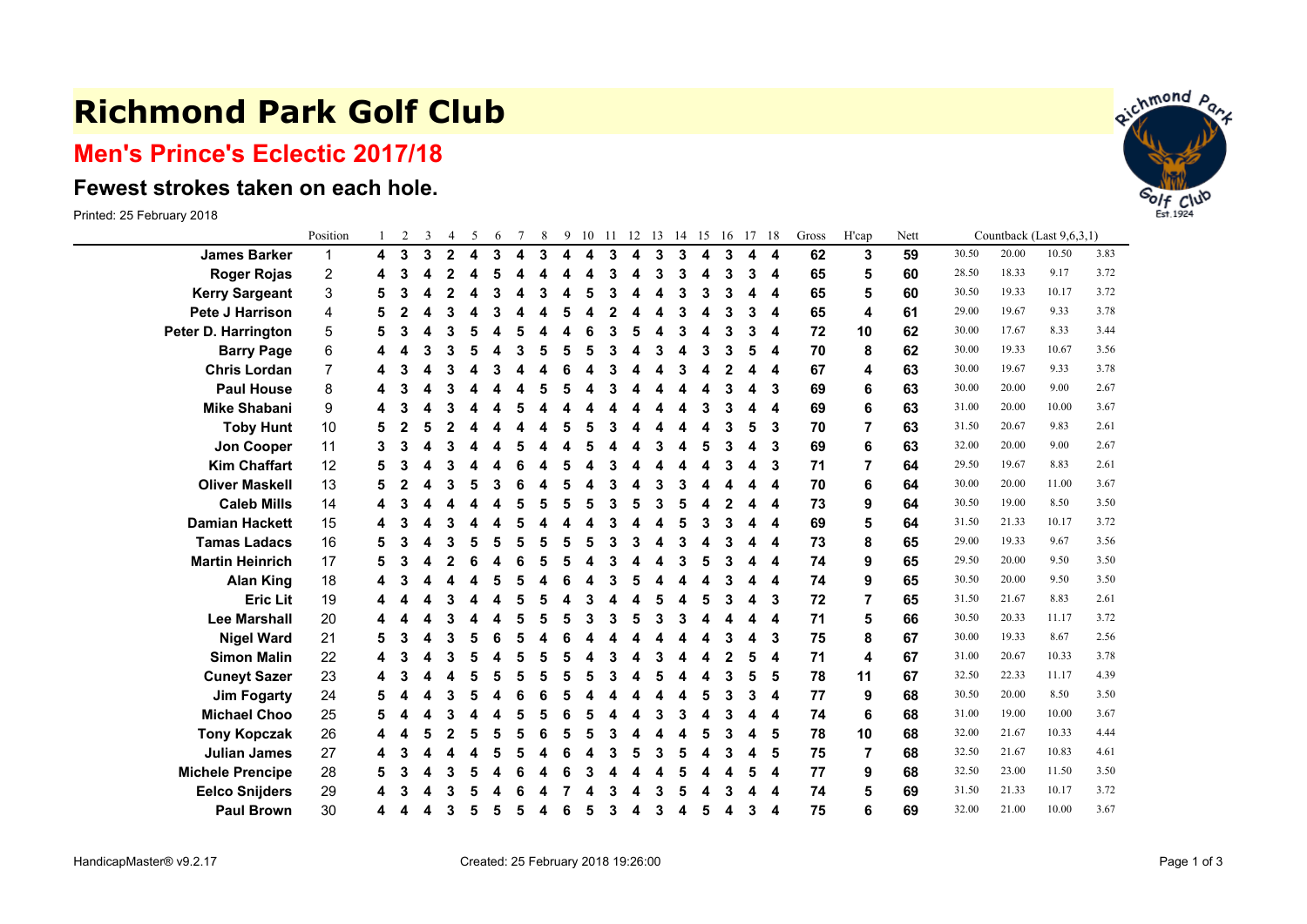|                               | Position |   | $\overline{2}$ | 3              | 4 | 5 | 6 |   | 8 | 9 | 10 |   | 11 12 13 14 15 16 17 |   |   |   |   |                         | 18                      | Gross     | H'cap                   | Nett      |       |       | Countback (Last 9,6,3,1) |      |  |
|-------------------------------|----------|---|----------------|----------------|---|---|---|---|---|---|----|---|----------------------|---|---|---|---|-------------------------|-------------------------|-----------|-------------------------|-----------|-------|-------|--------------------------|------|--|
| <b>Peter Osgood</b>           | 31       | 5 | 3              | 5              | 3 | 4 | 4 | 5 | 5 | 5 | 5  | 2 | 5                    | Δ | Δ | 4 | 3 | 5                       | $\overline{\mathbf{A}}$ | 75        | 6                       | 69        | 33.00 | 22.00 | 11.00                    | 3.67 |  |
| <b>Charlie Whiteman</b>       | 32       | 5 | 3              |                | 3 | 5 | Δ | 6 |   | 5 |    | 3 |                      | 4 | 3 | 5 |   | 5                       | 4                       | 77        | $\pmb{8}$               | 69        | 33.00 | 22.33 | 11.67                    | 3.56 |  |
| <b>Phil Flanagan</b>          | 33       | 3 |                |                |   |   |   |   |   | 6 |    |   |                      |   |   |   | 3 | 5                       | 4                       | 78        | 9                       | 69        | 33.50 | 22.00 | 10.50                    | 3.50 |  |
| <b>Henry Lindesay-Bethune</b> | 34       |   |                |                |   |   |   |   |   |   |    |   |                      | Δ | 3 | 5 | 3 | 4                       | 5                       | 73        | $\overline{\mathbf{4}}$ | 69        | 35.00 | 22.67 | 11.33                    | 4.78 |  |
| <b>Scott Sparks</b>           | 35       | 5 |                |                |   |   |   |   |   | 6 |    |   |                      |   |   |   | 3 | 3                       | $\overline{4}$          | 81        | 11                      | 70        | 32.50 | 19.33 | 8.17                     | 3.39 |  |
| <b>Nigel Gaymond</b>          | 36       | 5 | 3              | 3              |   | 5 | 5 |   |   | 5 |    |   |                      |   |   |   | 3 | 4                       | 5                       | 78        | 8                       | 70        | 34.00 | 23.33 | 10.67                    | 4.56 |  |
| <b>Alexander Krasnenkov</b>   | 37       |   |                |                |   | 5 |   |   |   |   |    |   |                      |   |   |   | 3 | 4                       | $\overline{4}$          | 79        | $\overline{7}$          | 72        | 34.50 | 20.67 | 9.83                     | 3.61 |  |
| <b>Gunnar Sundberg</b>        | 38       |   |                |                |   |   | 6 |   |   | 5 |    |   |                      |   | 5 |   | 5 | 4                       | 5                       | 84        | 12                      | 72        | 36.00 | 24.00 | 12.00                    | 4.33 |  |
| <b>Keith Cassidy</b>          | 39       |   |                |                |   |   | 3 |   |   | 5 |    |   |                      |   |   |   |   | 4                       | $\boldsymbol{4}$        | 77        | $\overline{\mathbf{5}}$ | 72        | 37.50 | 25.33 | 13.17                    | 3.72 |  |
| <b>Habib Amir</b>             | 40       | 5 |                | 5              |   | 5 | 5 |   |   | 6 |    |   |                      | 3 |   |   | 3 | 5                       | 4                       | 80        | $\overline{7}$          | 73        | 32.50 | 21.67 | 10.83                    | 3.61 |  |
| <b>Richard Owen</b>           | 41       | 5 | 3              |                |   |   |   |   |   | 5 |    |   |                      |   |   |   | 2 | 4                       | 5                       | 80        | $\overline{7}$          | 73        | 35.50 | 23.67 | 9.83                     | 4.61 |  |
| <b>Christer Larsson</b>       | 42       |   |                |                |   | 6 | 5 |   |   | 6 |    |   |                      | 5 |   |   |   | 4                       | 5                       | 89        | 15                      | 74        | 33.50 | 22.00 | 10.50                    | 4.17 |  |
| Paul C.C. Grand               | 43       | 5 |                |                |   |   | 5 |   |   | 6 |    |   |                      |   |   |   | 3 | 5                       | 6                       | 87        | 13                      | 74        | 34.50 | 21.67 | 11.83                    | 5.28 |  |
| <b>Stephen Mason</b>          | 44       |   |                |                |   |   |   |   |   | ĥ |    |   |                      |   |   |   | 3 | 4                       | 5                       | 84        | 10                      | 74        | 36.00 | 23.67 | 10.33                    | 4.44 |  |
| <b>Brian McMahon</b>          | 45       |   | 4              |                |   | 5 | 5 |   |   | 6 |    | 3 |                      | Δ | 3 | 5 | 3 | 4                       | 6                       | 82        | $\overline{7}$          | 75        | 34.50 | 22.67 | 11.83                    | 5.61 |  |
| <b>Chris Jones</b>            | 46       | 5 | 4              | 5              |   | 5 | 5 |   |   |   |    |   |                      | 5 | 3 | 6 | 3 | 4                       | 5                       | 85        | 10                      | 75        | 35.00 | 22.67 | 10.33                    | 4.44 |  |
| <b>Steve Cross</b>            | 47       |   | 4              |                |   |   |   |   |   | 6 |    |   |                      | 3 | 6 |   | 3 | 6                       | $\overline{7}$          | 88        | 13                      | 75        | 38.50 | 24.67 | 13.83                    | 6.28 |  |
| <b>Cosmo Liefting-Moore</b>   | 48       |   | 4              | 6              |   |   | 6 |   |   | 6 |    |   |                      | 4 |   | 5 | 5 | 4                       | 5                       | 89        | 13                      | 76        | 35.50 | 22.67 | 11.83                    | 4.28 |  |
| Jim Deissler                  | 49       | 5 | 4              | 5              |   |   |   |   |   |   | 6  |   |                      | 5 |   |   | 5 | $\overline{7}$          | $\overline{4}$          | 90        | 12                      | 78        | 38.00 | 25.00 | 14.00                    | 3.33 |  |
| <b>Mark Laverty</b>           | 50       |   | 3              | 5              | 3 |   | 5 | 6 |   |   |    |   |                      | 4 | 6 | 4 | 6 | 5                       | 7                       | 87        | $\overline{7}$          | 80        | 39.50 | 29.67 | 16.83                    | 6.61 |  |
| <b>Patrick Murphy</b>         | 51       |   | 3              | 6              | 3 |   | Δ | 6 |   | 6 |    |   |                      | Δ |   | 5 | 4 | 6                       | 5                       | 89        | 8                       | 81        | 40.00 | 25.33 | 13.67                    | 4.56 |  |
| <b>Liam Bridger</b>           | 52       | 5 | 3              | 5              | 3 | Δ |   | 6 |   | 6 | 6  | 2 | 6                    | Δ |   | 6 | 6 | 5                       | 6                       | 90        | $\pmb{8}$               | 82        | 42.00 | 28.33 | 15.67                    | 5.56 |  |
| Peter Jagger                  | 53       | 6 | 3              | 6              | Δ | 5 | 5 |   |   |   |    | 3 |                      | 5 | 5 |   | 4 | 6                       | 6                       | 99        | 15                      | 84        | 42.50 | 28.00 | 13.50                    | 5.17 |  |
| <b>Rick Smith</b>             | 54       | 6 | 5              | 5              | 5 | 6 | 8 | 8 |   |   |    |   |                      | Δ |   |   | 5 | 5                       | $\overline{4}$          | 100       | 14                      | 86        | 36.00 | 23.33 | 11.67                    | 3.22 |  |
| <b>Denis Pellerin</b>         | 55       | 6 | 4              |                | 2 | 6 |   |   |   |   |    |   |                      | Δ |   | 5 | 7 | 5                       | 6                       | 97        | 11                      | 86        | 41.50 | 27.33 | 16.17                    | 5.39 |  |
| <b>James Anslow</b>           | 56       | 6 | 5              | 6              | 5 | 5 | 6 |   |   | 5 | я  |   | 6                    | 3 | Δ | 5 | 5 | 4                       | 8                       | 94        | 8                       | 86        | 43.00 | 26.33 | 15.67                    | 7.56 |  |
| <b>Pedro Morais</b>           | 57       | 5 | 4              | 6              | 3 | 5 | 5 | 5 |   | 5 |    |   | 6                    | 5 | 5 | 5 | 4 | 8                       | $\overline{7}$          | 93        | $\bf 6$                 | 87        | 46.00 | 32.00 | 18.00                    | 6.67 |  |
| <b>Anis Driaa</b>             | 58       | 6 | 4              | 5              | 5 | 6 | 5 | 6 |   | 6 | 7  |   | 6                    | 6 | Δ | 6 | 4 | 4                       | $\overline{7}$          | 99        | 11                      | 88        | 42.50 | 27.33 | 13.17                    | 6.39 |  |
| John Ahad                     | 59       | 6 | 3              |                | 3 | 6 | 5 |   |   | 6 |    |   |                      | 4 | 5 | 5 | 3 | 5                       | $5\phantom{1}$          | <b>NR</b> | 9                       | <b>NR</b> |       |       |                          |      |  |
| <b>Danny Deprez</b>           | 60       | 5 | $\mathbf{2}$   |                |   |   |   |   |   | 6 | 5  | 3 | 5                    | 5 | 3 | 6 | 4 | $\overline{\mathbf{4}}$ | $\overline{4}$          | <b>NR</b> | $\bf 6$                 | <b>NR</b> |       |       |                          |      |  |
| Lee Eden                      | 61       | 6 |                |                |   | 5 | 6 | Я |   |   |    |   |                      | Δ |   | 6 | 5 | $\overline{7}$          |                         | <b>NR</b> | 14                      | <b>NR</b> |       |       |                          |      |  |
| <b>Raymond Esin</b>           | 62       | 6 |                |                |   | 5 |   |   |   | 5 |    |   |                      |   | 3 |   |   | 5                       | 6                       | <b>NR</b> | 11                      | <b>NR</b> |       |       |                          |      |  |
| Dave Fauré                    | 63       | 6 |                |                |   |   |   |   |   |   |    |   |                      |   |   |   |   | 5                       | 5                       | <b>NR</b> | 10                      | <b>NR</b> |       |       |                          |      |  |
| <b>Paul Green</b>             | 64       |   |                |                |   | 6 |   |   |   |   |    |   |                      |   |   |   |   | 4                       | 6                       | <b>NR</b> | 10                      | <b>NR</b> |       |       |                          |      |  |
| <b>Robert Tazelaar</b>        | 65       |   |                |                |   |   | 3 |   |   |   |    |   |                      |   |   |   |   |                         | 5                       | <b>NR</b> | $\pmb{8}$               | <b>NR</b> |       |       |                          |      |  |
| <b>Robin Thomas</b>           | 66       | 5 | 5              | $\overline{7}$ | 4 | 8 | 6 | 8 |   | 6 | 7  | 4 | 7                    | 5 | 6 | 4 | 5 | 5                       | $\overline{7}$          | <b>NR</b> | 12                      | <b>NR</b> |       |       |                          |      |  |